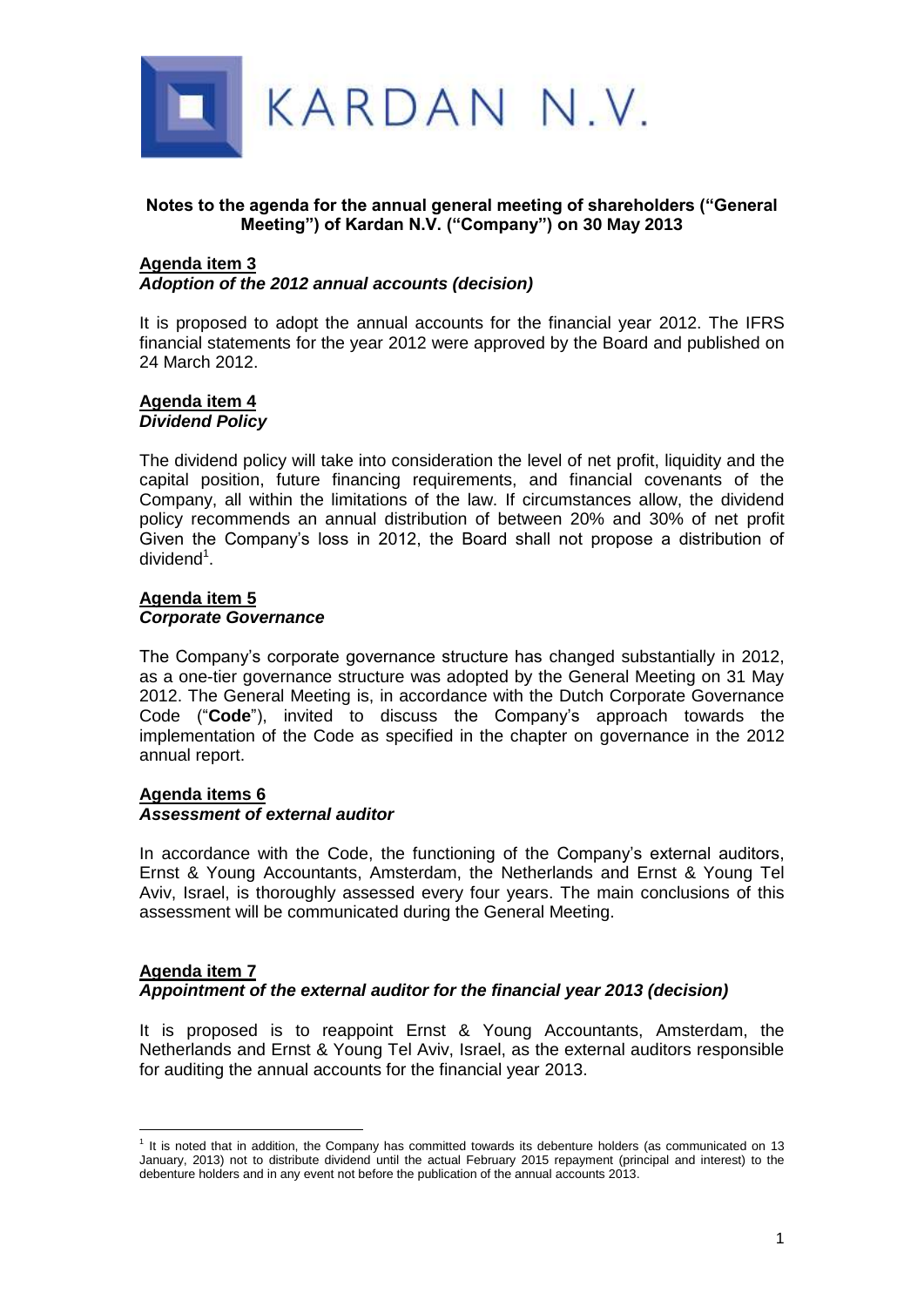

# **Agenda item 8** *Discharge from liability*

This agenda item is a standard item in an annual general meeting of shareholders in the Netherlands. A discharge (*"décharge*") granted to the members of the former management board, the members of the former supervisory board and the members of the Board means a release from actual or potential liability. However, a discharge does not affect the liability of the members of the former management board, the former supervisory board and the members of the Board towards third parties. The discharge is granted for the management and supervision as, to the extent applicable, described in the 2012 annual report and the information provided during the meeting, and thus does not cover facts that do not appear from these. In addition, the principles of reasonableness and fairness (*"redelijkheid and billijkheid*") may prevent reliance on a discharge under certain circumstances. It is noted that in respect of the former members of the management board and the supervisory board, the General Meeting discharged them on 31 May 2012, based on the available information over 2012 at the time.

# **Agenda item 8a**

### *Discharge of the members of the former management board in respect of their management in the period from 1 January 2012 until 31 May 2012 (decision)*

It is proposed to grant discharge to the members of the former management board in relation to the exercise of their duties in the period from 1 January 2012 until 31 May 2012, to the extent that such exercise is apparent from the 2012 annual report or has been otherwise disclosed to the General Meeting prior to the adoption of the 2012 annual accounts.

# **Agenda item 8b**

# *Discharge of the members of the former supervisory board in respect of their supervision in the period from 1 January 2012 until 31 May 2012 (decision)*

It is proposed to grant discharge to the members of the former supervisory board in relation to the exercise of their duties in the period from 1 January 2012 until 31 May 2012, to the extent that such exercise is apparent from the 2012 annual report or has been otherwise disclosed to the General Meeting prior to the adoption of the 2012 annual accounts.

# **Agenda item 8c**

### *Discharge of the members of the Board in respect of their duties as from 31 May 2012 until 31 December 2012 (decision)*

It is proposed to grant discharge to the members of the Board in respect of the exercise of their respective duties in the period as of 31 May 2012 until 31 December 2012 to the extent that such exercise is apparent from the 2012 annual report or has been otherwise disclosed to the General Meeting prior to the adoption of the 2012 annual accounts. It is noted that the proposed discharge will only pertain to the members of the Board who were members of the Board during the aforementioned period.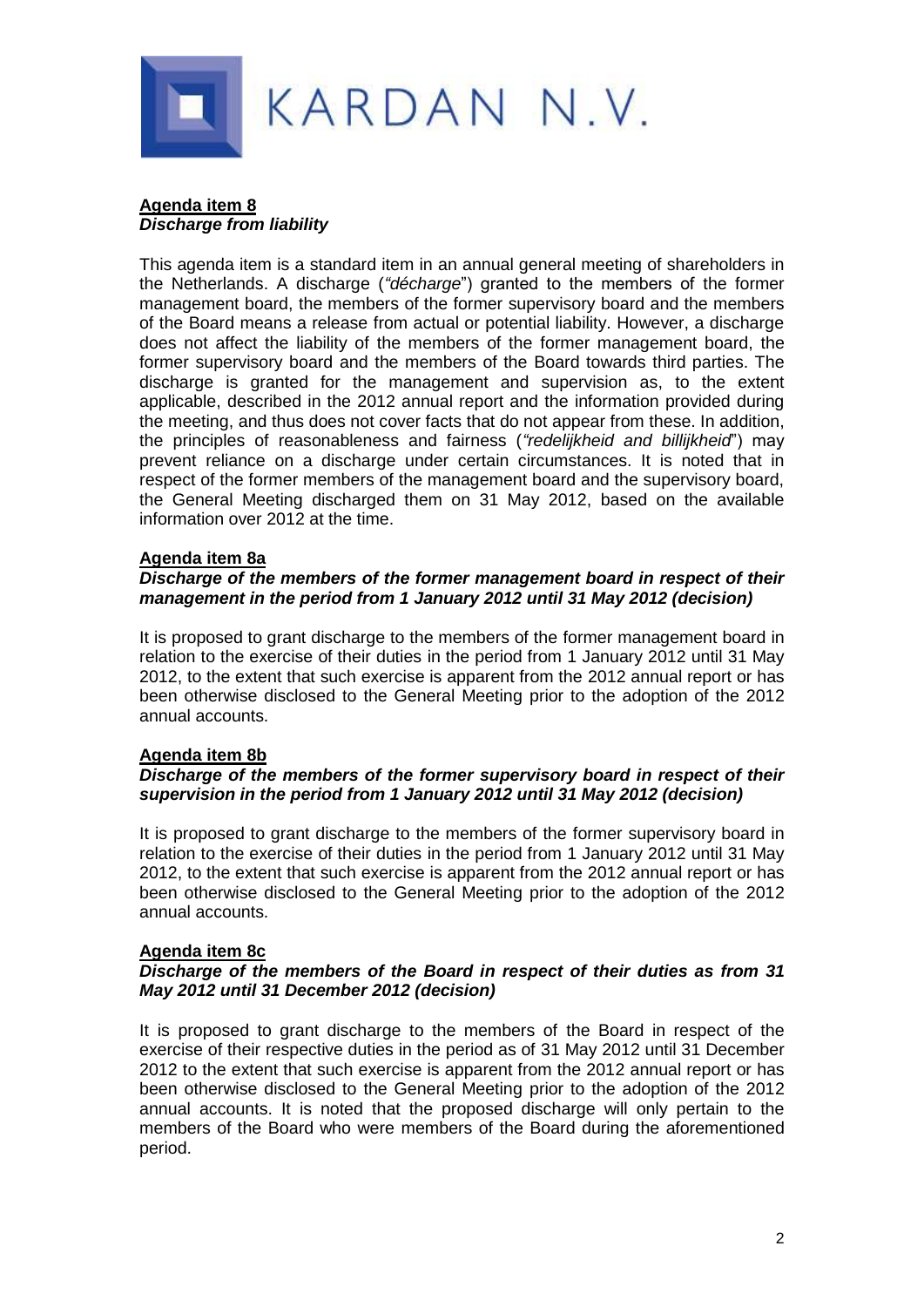

### **Agenda item 9**

## *Approval of amendment to the service agreement with Kardan Israel Ltd. (decision; Special GM Majority)*

It is proposed to approve that the Company enters into an amendment ("Amendment") to the service agreement ("Service Agreement") with Kardan Israel Ltd. ("KIL"). Pursuant to the Service Agreement, which was entered into effect as of 1 May 2005 and concluded on 8 February 2008 (and was amended from time to time), KIL provides certain services, in the manner and amount as required by the Company, which include, inter alia: legal counselling and legal services, including submitting reports to the Israeli authorities (mainly the Israel Securities Authority and the Tel-Aviv Stock Exchange) given that the Company's shares are listed on the Tel-Aviv Stock Exchange; day to day accountancy services with respect to the Company's bank accounts in Israel; payments to service providers in Israel; contact with financial institutions and the capital market in Israel, including meeting preparations and presentations on the activities to the Company's analysts, various entities in the capital markets and banks, preparing information reports and maintaining an ongoing relationship with the Israeli capital market and representation towards Israeli media. In consideration for the above services, the Company pays KIL a quarterly Consulting Fee to the amount of NIS 780,000. In addition, KIL provides services which include advice, consultation and assistance in raising equity and debt financing for the Company, with all its aspects and for this services KIL is entitled to receive a fee to the amount of 0.25% of the total net amount that will be raised, including amount which will be used for refinancing (the "Commission Fee"). However, this Commission Fee will not be paid for funds raised from banks and financial institutions. All the services described above are provided in accordance with the instructions, received from time to time by the Company.

Due to a decrease in the scope of service provided by KIL to the Company, the Amendment pertains to a reduction of the quarterly Consulting Fee from NIS 780,000 to NIS 562,500 (approximately EUR118,375) effective as of 1 June 2013 (subject to the approval by the organs of KIL as specified below). The Consulting Fee is adjusted to changes in the Consumer Price Index ("CPI") as published by the Central Bureau of Statistics, Israel, which will be known on 1 June 2013 (being the CPI of April, as published in May). It is hereby clarified that there will be no change or amendment with respect to the Commission Fee. Further, it is proposed to extend the Service Agreement by three years as of the latest of the following moments: a) the date of approval of the Amendment by the Annual General Meeting of Shareholders, or b) the date of the approval of the Amendment by the authorised corporate bodies of KIL. Apart from the mentioned amendments, there will not be any additional amendments to the Service Agreement. The amended Consulting Fee was determined after examining the scope of the Services provided by KIL to the Company. The calculation was conducted as follows: the number of hours spent by each of KIL's employees in providing the Services. The Company is charged at the cost of each the aforementioned employees, plus 5% and a pro-rata part of KIL's headquarter/corporate fixed costs, which is explained further in the table below: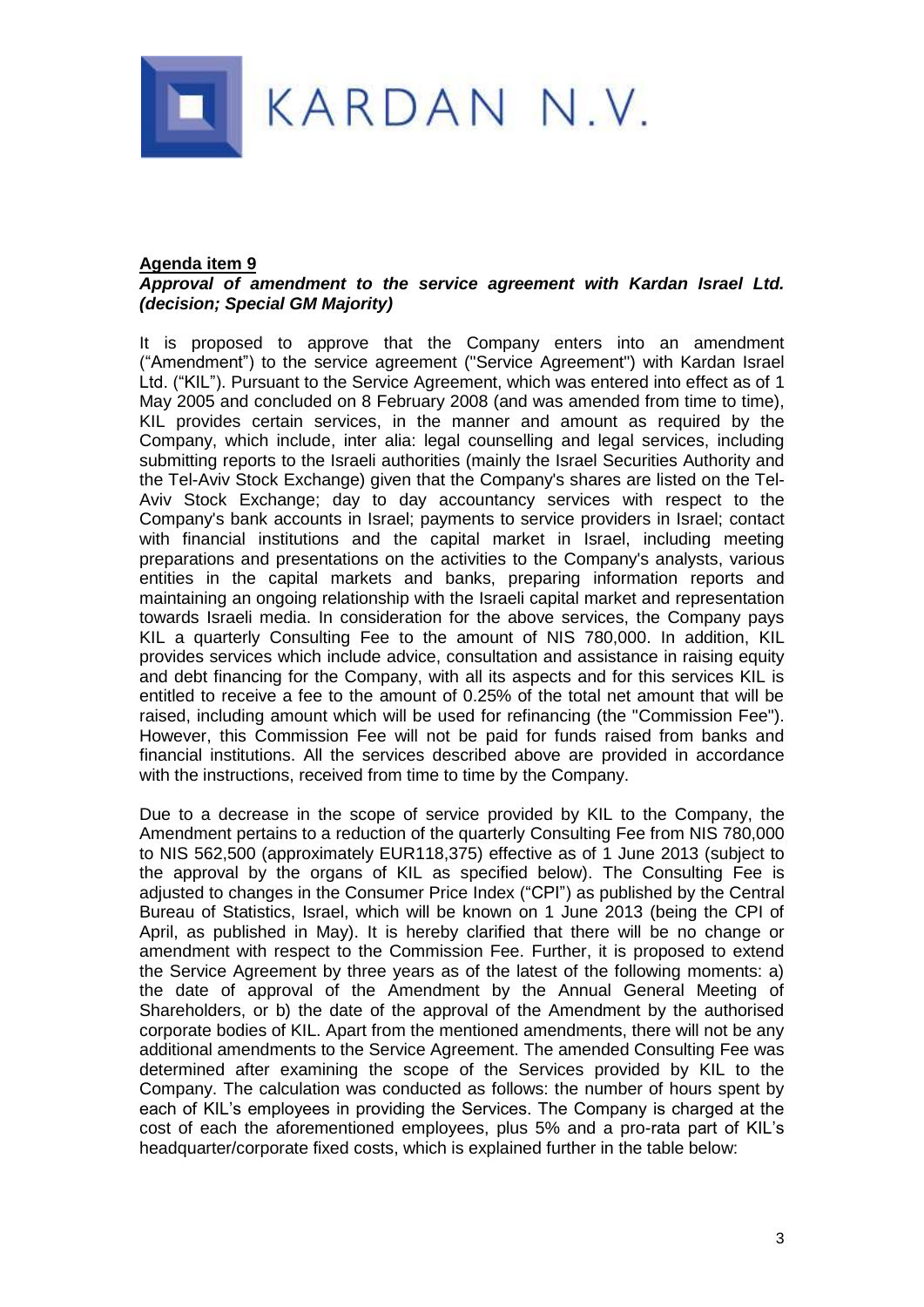

| <b>Type of service</b>                                                                            | <b>Annual</b><br>costs (in<br>1000<br>NIS) | <b>Allocated</b><br>time spent | <b>Number of</b><br>employees<br>and<br>profession | <b>Estimated</b><br>annual costs for<br>similar services<br>from third<br>parties (in 1000<br>$NIS)$ (A) |
|---------------------------------------------------------------------------------------------------|--------------------------------------------|--------------------------------|----------------------------------------------------|----------------------------------------------------------------------------------------------------------|
| <b>Financial services</b><br>(B)                                                                  | 418                                        | 42%                            | 2 senior<br>accountants<br>1 senior<br>manager (C) | 477 (D)                                                                                                  |
| Legal services<br>(E)                                                                             | 815                                        | 110%                           | 4 lawyers<br>(F)                                   | 1534                                                                                                     |
| IR services                                                                                       | 116                                        | 11%                            | 1 senior<br>manager                                | /(G)                                                                                                     |
| <b>Economist services</b><br>(H)                                                                  | 315                                        | 60%                            | 1 senior<br>economist                              | 646                                                                                                      |
| Bookkeeping<br>services                                                                           | 56                                         | 20%                            | 3 bookkeepers                                      | $\sqrt{ }$                                                                                               |
| Secretarial services                                                                              | 43                                         | 56%                            | 1 secretary                                        | $\overline{1}$                                                                                           |
| Rent, electricity,<br>taxes, etc. (I)                                                             | 286                                        | $\overline{1}$                 |                                                    | $\overline{I}$                                                                                           |
| Computers, prints,<br>phones, office<br>equipment, etc.                                           | 50                                         | $\prime$                       | $\prime$                                           | $\sqrt{2}$                                                                                               |
| Office maintenance,<br>catering,<br>depreciations,<br>insurance,<br>deliveries, cleaning,<br>etc. | 151                                        | 1                              |                                                    | $\sqrt{ }$                                                                                               |

(A) The estimated cost is determined, on the basis of the costs which the Company is currently obliged to pay, in practice, for services received by the Company from external consultants (lawyers, accountants and economists, etc.) according to hourly rates. The number of hours set is determined on the basis of the total number of work-hours of the employees providing the services, which is 170 hours per month (according to law) for a full-time position. For example: referring to the services provided by the finance department: as the total number of allocated work hours is 42%, the rate aforementioned reflects work of 71.4 hours per month, translating into approximately 857 hours per year and therefore the estimated annual cost is being calculated accordingly with respect of services received from an external source.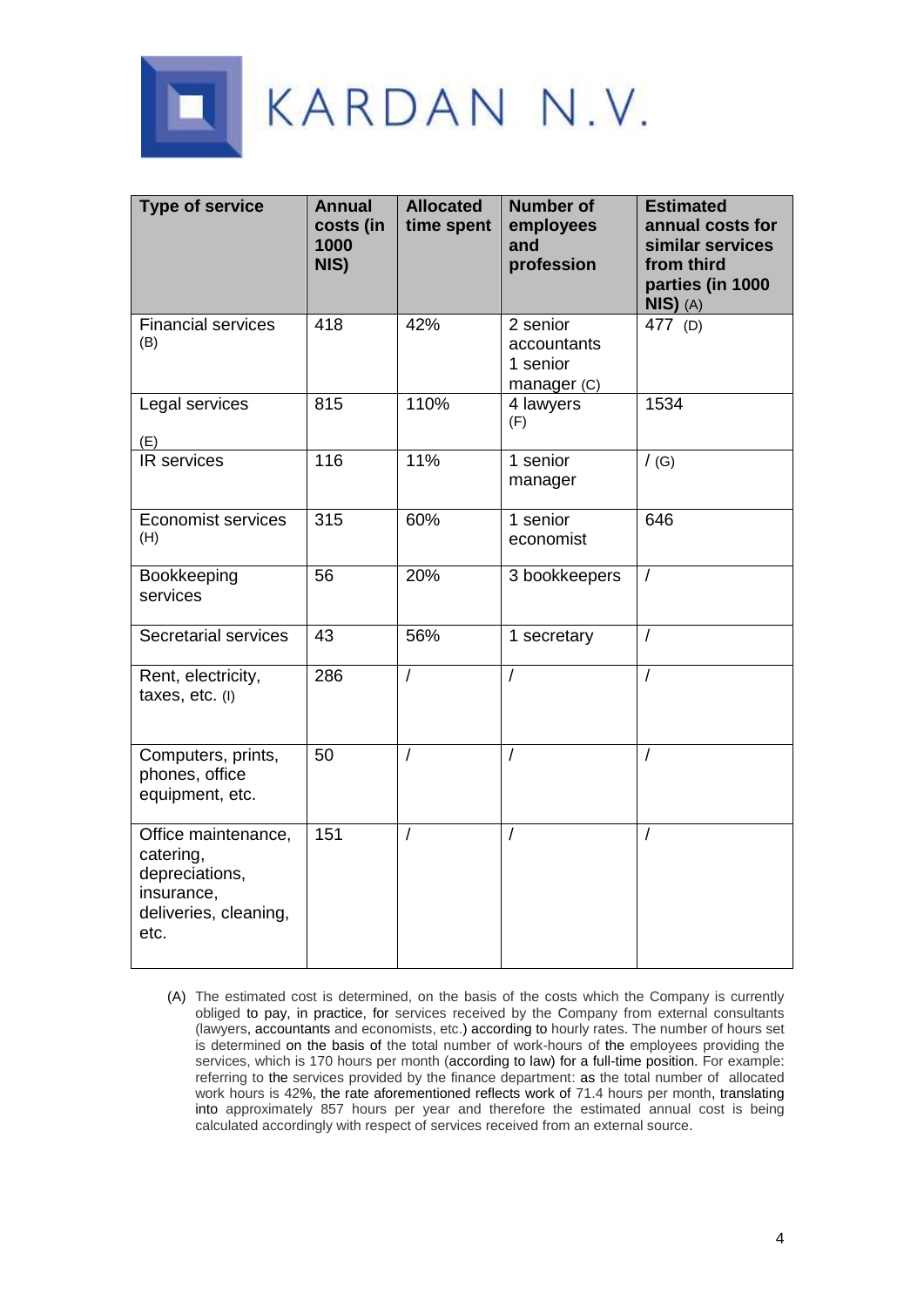

- (B) The services provided by the Finance Department include, amongst others: representation visà-vis banks and financial institutions in Israel, negotiations with banks and other funding providers (including debenture holders of the Company), preparations prior to the signing of financing agreements, arrangements and disclaimers (waiver), provision of ongoing accounting services with respect to the management of Israeli bank accounts of the Company, payments to Israeli suppliers, advice and representation towards Israeli Securities Authority (the "**ISA**") and vis-à-vis the Tel Aviv Stock Exchange Ltd. (the "**TASE**"), including writing position papers, holding meetings with ISA, etc.
- (C) The time allocation of the officers is as follows: senior manager at 22% and two senior accountants at 10%.
- (D) The estimated cost is based on the cost of obtaining external auditor services, excluding the services provided by the two senior accountants employed by KIL. However, with respect to the services provided by the senior manager, whose services cannot be provided by an external accountant, the actual costs have been taken into account.
- (E) The legal services include, among others: counseling and representing the Company vis-à-vis the ISA, the TASE, banks and financial institutions, etc., providing support in negotiation processes and drafting financing agreements and other arrangements with banks and other finance providers (including debenture holders of the Company). The legal services also include the publication of annual reports and immediate reports, writing of position papers, holding meetings with the ISA and more.
- (F) The services are provided by four lawyers, including two senior lawyers. One, who is also the legal counsel of KIL, dedicates 50% of the position to the services, the second 10% and the two other lawyers, 25%, each.
- (G) These services include: giving presentations regarding the Company, holding meetings with different stakeholders, providing regular updates related to Company's status and its results, maintaining relationships with capital market players (including debenture holders of the Company and the trustees of the debenture holders). Consequently, such services cannot be provided by external sources.
- (H) The services of the accountants include: preparing presentations, preparation of valuations and examining various valuations conducted as part of the Company's daily operations, assisting in investment procedures, etc.
- (I) The office space amounts to 195 square meters; the rent is NIS 75.5 per square meter.

Due to the listing of the Company on the Tel Aviv Stock Exchange, the Company included in its Articles of Association certain clauses which give rights to minority shareholders in connection with the approval of transactions with Holders of Control (as defined in the Articles of Association), similar to the rights they would have under the Israeli Companies Law (the "Special GM Majority", as defined in the Company's Articles of Association).

The Company's "Holders of Control" (as this term defined in the Company Articles of Association) jointly hold (indirectly) 31.41% of KIL's shares (via holding in 42.64% of Kardan Yazamut (2011) Ltd., which holds 73.67% of KIL's shares) and therefore, by entering into an agreement with KIL, the Company would enter into an Extraordinary Transaction with another person (being KIL), in which transaction the Holders of Control have a personal interest. As such, according to article 7.2 b of the Articles of Association, this resolution of the General Meeting of Shareholders requires a Special GM Majority. The Board has already approved this resolution with a Special Board Majority (as defined in the Company's Articles of Association), as it